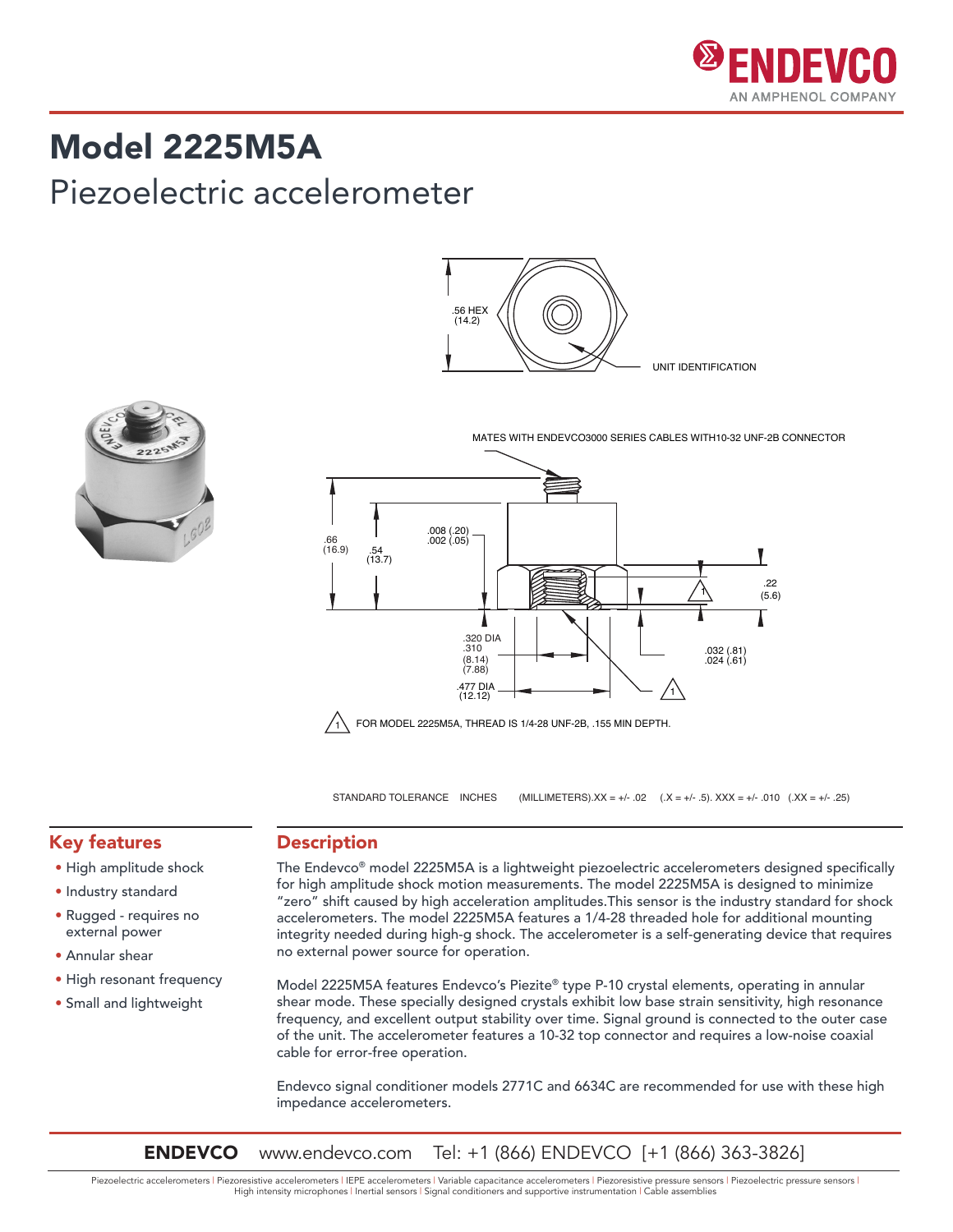

## Model 2225M5A Piezoelectric accelerometer

#### Specifications

The following performance specifications conform to ISA-RP-37.2 (1964) and are typical values, referenced at +75˚F (+24˚C) and 100 Hz, unless otherwise noted. Calibration data, traceable to National Institute of Standards and Technology (NIST), is supplied.

| <b>Dynamic characteristics</b>        | <b>Units</b> | 2225M5A                                                       |
|---------------------------------------|--------------|---------------------------------------------------------------|
| Charge sensitivity                    |              |                                                               |
| Typical                               | pC/g         | 0.025                                                         |
| Minimum                               | pC/g         | 0.020                                                         |
| Frequency response                    |              |                                                               |
| Resonance frequency                   | kHz          | 80                                                            |
| Dynamic range                         | g            | 100 000 [1]                                                   |
| Amplitude linearity                   | $\%$         | < 2% to 20 Kg, designed for less than 10% to 100 Kg           |
| Cross-axis sensitivity, max           | %            | 10                                                            |
| <b>Electrical characteristics</b>     |              |                                                               |
| Capacity                              | pF           | 96                                                            |
| Output polarity                       |              | Acceleration directed into base produces positive output      |
| Resistance at room temp (min @ 100 V) | $G\Omega$    | 20                                                            |
| Voltage, 300 pF external capacity     | mV pk/q pk   | 0.06                                                          |
| <b>Environmental characteristics</b>  |              |                                                               |
| Temperature range                     |              | -65°F to +150°F (-54°C to +66°C)                              |
| Humidity                              |              | Epoxy sealed, non-hermetic                                    |
| Sinusoidal vibration limit            | g pk         | N/A                                                           |
| Shock limit                           | g pk         | 100 000                                                       |
| Acceleration range                    | pk g         | 100 000 for 250 microseconds half-sine pulse in positive      |
| direction [2]                         |              |                                                               |
| <b>Physical characteristics</b>       |              |                                                               |
| <b>Dimensions</b>                     |              | See outline drawing                                           |
| Weight                                | oz(gm)       | 0.46(13)                                                      |
| Case material                         |              | Stainless steel                                               |
| Connector                             |              | Coaxial, 10-32 thread, mates with Endevco 3060D series cables |
| Mounting torque                       | Ibf-in (Nm)  | 18(2)                                                         |
| Mounting                              |              | Holes for 2984-2 stud (1/4-28 thread)                         |
| <b>Calibration</b>                    |              |                                                               |
| Supplied:                             |              |                                                               |
| Frequency response                    | %            | N/A                                                           |
|                                       | dB           | N/A                                                           |
| Charge sensitivity                    |              | $[3]$ and $[4]$                                               |
| Capacitance                           | pF           | $[3]$ and $[5]$                                               |
| Maximum transverse sensitivity        | %            | N/A                                                           |